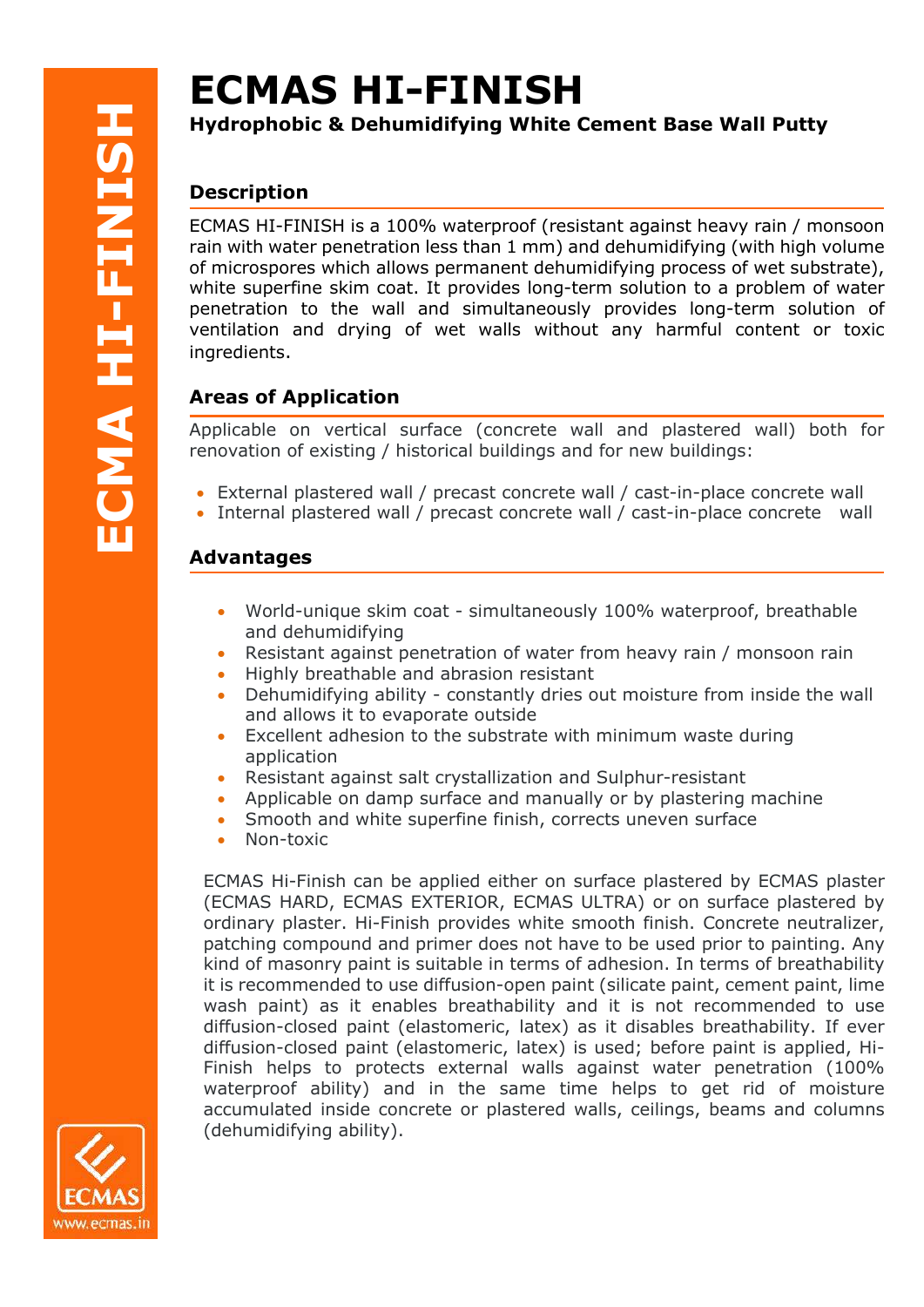# **Technical Specification**

| Appearance/ Physical state           | White/ Powder            |
|--------------------------------------|--------------------------|
| Type of Product                      | WBD component, PP fibers |
| Bulk Density @27°C kg/m <sup>3</sup> | 1350±50                  |
| Particle Size                        | $\leq 44$ µm             |
| Pot Life @27°C                       | >3 Hours                 |
| Recommended Thickness for 2 Coats    | $2 - 3$ mm               |
| Max. Depth of water penetration      | $< 1$ mm                 |

#### **Application Instruction Surface Preparation**

#### ECMAS Hi-Finish is designed to be applied on plastered substrate (plastered with any of the ECMAS WBD plaster - ECMAS HARD, ECMAS WBD, ECMAS ULTRA or plastered by Ordinary plaster) or on Concrete substrate (Pre-cast Concrete or Cast-in-place concrete). Surface must be solid and without impurities, loose particles and contaminants such as oil, dust, grease, alcohol, etc. It is recommended to patch holes deeper than 2 - 3 mm with plaster mixture before application of Hi-Finish. It is recommended to slightly wet the surface immediately before application.

### **Mixing**

It is advisable to use hand-held electric mixer to mix ECMAS Hi-Finish. Water is always added first, 7.2 - 7.5 liters of water per 20 kg of Hi-Finish. Nothing else is added into mixed composition. Add the prescribed amount of water into a suitable mixing container, followed by Hi-Finish powder. Mix for at least 5 minutes with constant slowly mixing into a homogeneous smooth slurry. Then let the slurry rest for 5 minutes and then mix again for 1 minute. Mixed Hi-Finish must be used within 2.5 -3 hours.

## **Application**

ECMAS Hi-Finish is applied manually by trowel or by machine pump on prepared surface in recommended total thickness 2 - 3 mm. It is recommended to apply Hi-Finish in 2 layers. First layer is applied in thickness 1 - 1.5 mm. When first layer is partially dry (after 30 - 60 minutes), second layer is applied in thickness 1 - 1.5 mm to reach total thickness 2 - 3 mm.

## **Cleaning**

Clear water is used for disposal of plaster for the tools and equipment. Hardened material can be disposed only in a mechanical way.

### **Coverage**

ECMAS HI FINISH Coverage will be approximately 1 Kg/1 m² for 1 mm thickness. Hi Finish coverage depends upon surfaces and substrate conditions and wastages.

## **After Application**

At least 24 hours after application of Hi-Finish, sandpaper can be used to correct trowel lines and imperfections caused by application. Dust created by sand paper must be washed off the surface with water - water does not penetrate through Hi-Finish and wall does not get wet.